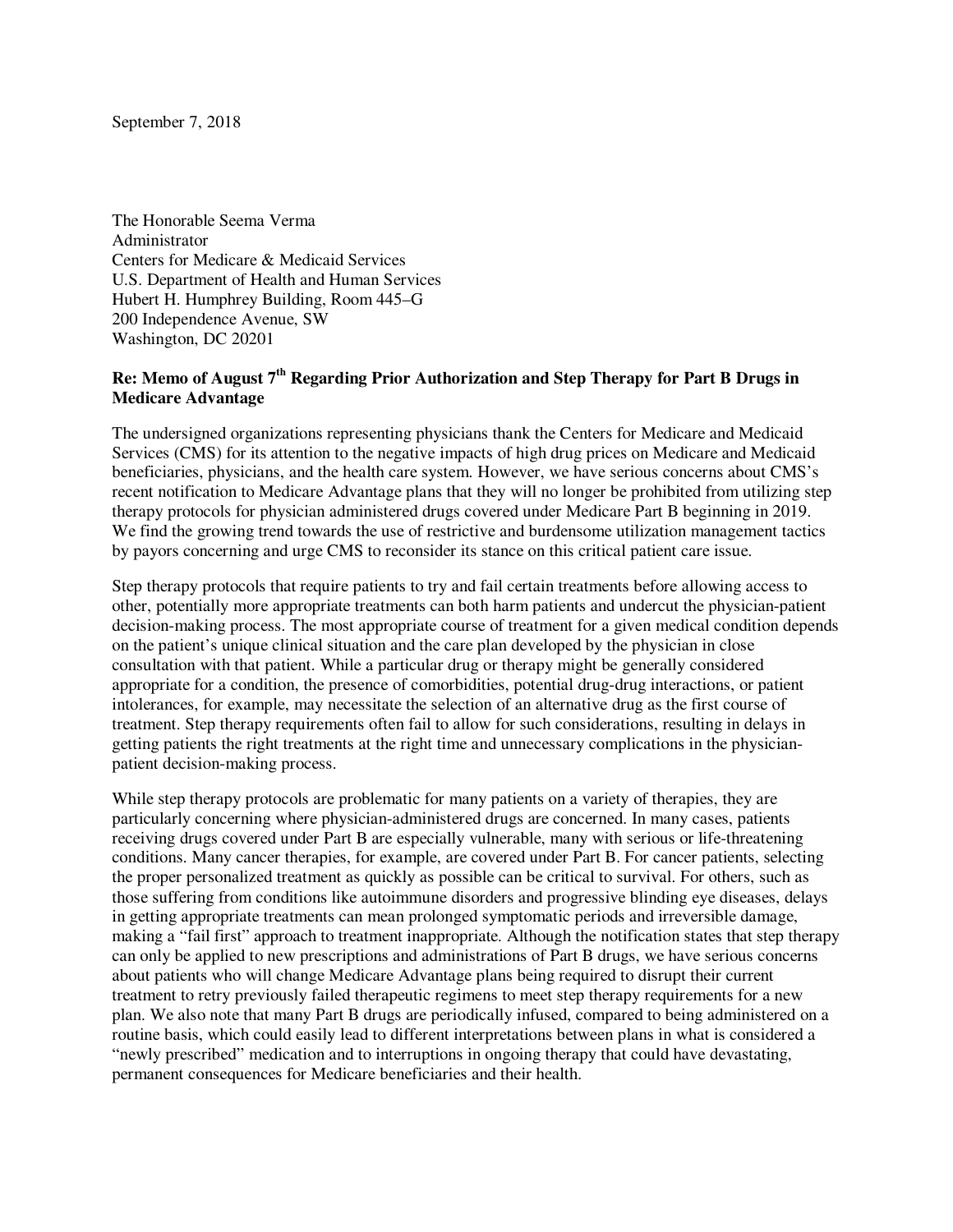The Honorable Seema Verma September 7, 2018 Page 2

Step therapy likewise places a significant administrative burden on physician practices. Physicians do not currently have ready access to patient benefit and formulary information, as there is currently no capability making this information available through electronic health records or other means at the point of prescribing. This lack of transparency makes it exceedingly difficult to determine what treatments are preferred by a particular payor at the point of care and places practices at financial risk for the cost of administered drugs if claims are later denied for unmet (yet unknown) step therapy requirements. Furthermore, payor exemption and appeals processes can be complicated and lengthy, making them burdensome for both busy physician practices and patients awaiting treatment. At a time when CMS has prioritized regulatory burden reduction in the patient-provider relationship through its Patients Over Paperwork initiative, it is our hope that another layer of administrative complication will not be added on to an already strained system.

As rising drug prices continue to place huge financial burdens on patients and the health care system, we recognize the significant difficulty of finding meaningful solutions that have the desired outcome of reducing costs for both. However, as we work towards finding policies to address this problem, we hope that solutions can be found that do not involve the creation of barriers to appropriate and timely treatment for some of our most critical patients. Given this, we urge CMS to reinstate its 2012 policy prohibiting Medicare Advantage plans from utilizing step therapy protocols for Part B physician administered medications. We look forward to working with CMS to find a better path forward for physicians and patients.

Sincerely,

American Medical Association American Academy of Allergy, Asthma & Immunology American Academy of Dermatology Association American Academy of Facial Plastic and Reconstructive Surgery American Academy of Hospice and Palliative Medicine American Academy of Neurology American Academy of Ophthalmology American Academy of Otolaryngic Allergy/Foundation American Academy of Pain Medicine American Academy of Physical Medicine and Rehabilitation American Association for Hand Surgery American Association of Clinical Endocrinologists American Association of Neurological Surgeons American College of Allergy, Asthma and Immunology and the Advocacy Council American College of Cardiology American College of Gastroenterology American College of Obstetricians and Gynecologists American College of Osteopathic Internists American College of Osteopathic Surgeons American College of Physicians American College of Rheumatology American Epilepsy Society American Gastroenterological Association American Glaucoma Society American Medical Women's Association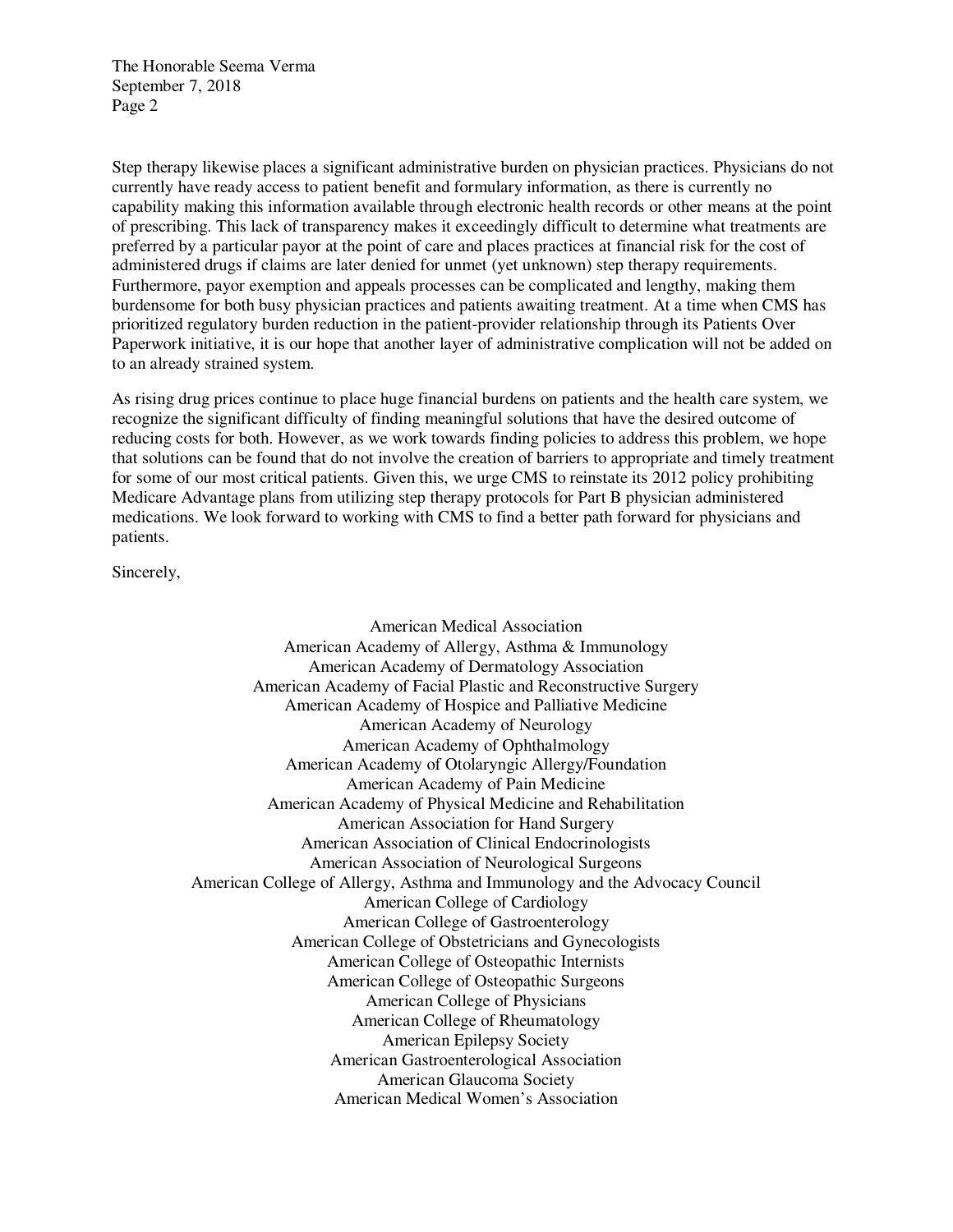The Honorable Seema Verma September 7, 2018 Page 3

> American Orthopaedic Foot & Ankle Society American Psychiatric Association American Society for Gastrointestinal Endoscopy American Society for Metabolic and Bariatric Surgery American Society for Radiation Oncology American Society for Surgery of the Hand American Society of Cataract & Refractive Surgery American Society of Clinical Oncology American Society of Hematology American Society of Plastic Surgeons American Society of Retina Specialists American Society of Transplant Surgeons American Urological Association College of American Pathologists Congress of Neurological Surgeons Heart Rhythm Society Medical Group Management Association Society for Cardiovascular Angiography and Interventions Society of Critical Care Medicine Society of Gynecologic Oncology

> > Medical Association of the State of Alabama Alaska State Medical Association Arizona Medical Association Arkansas Medical Society California Medical Association Colorado Medical Society Connecticut State Medical Society Medical Society of Delaware Medical Society of the District of Columbia Florida Medical Association Inc Medical Association of Georgia Hawaii Medical Association Idaho Medical Association Illinois State Medical Society Iowa Medical Society Kansas Medical Society Kentucky Medical Association Louisiana State Medical Society Maine Medical Association MedChi, The Maryland State Medical Society Massachusetts Medical Society Michigan State Medical Society Minnesota Medical Association Mississippi State Medical Association Missouri State Medical Association Montana Medical Association Nebraska Medical Association